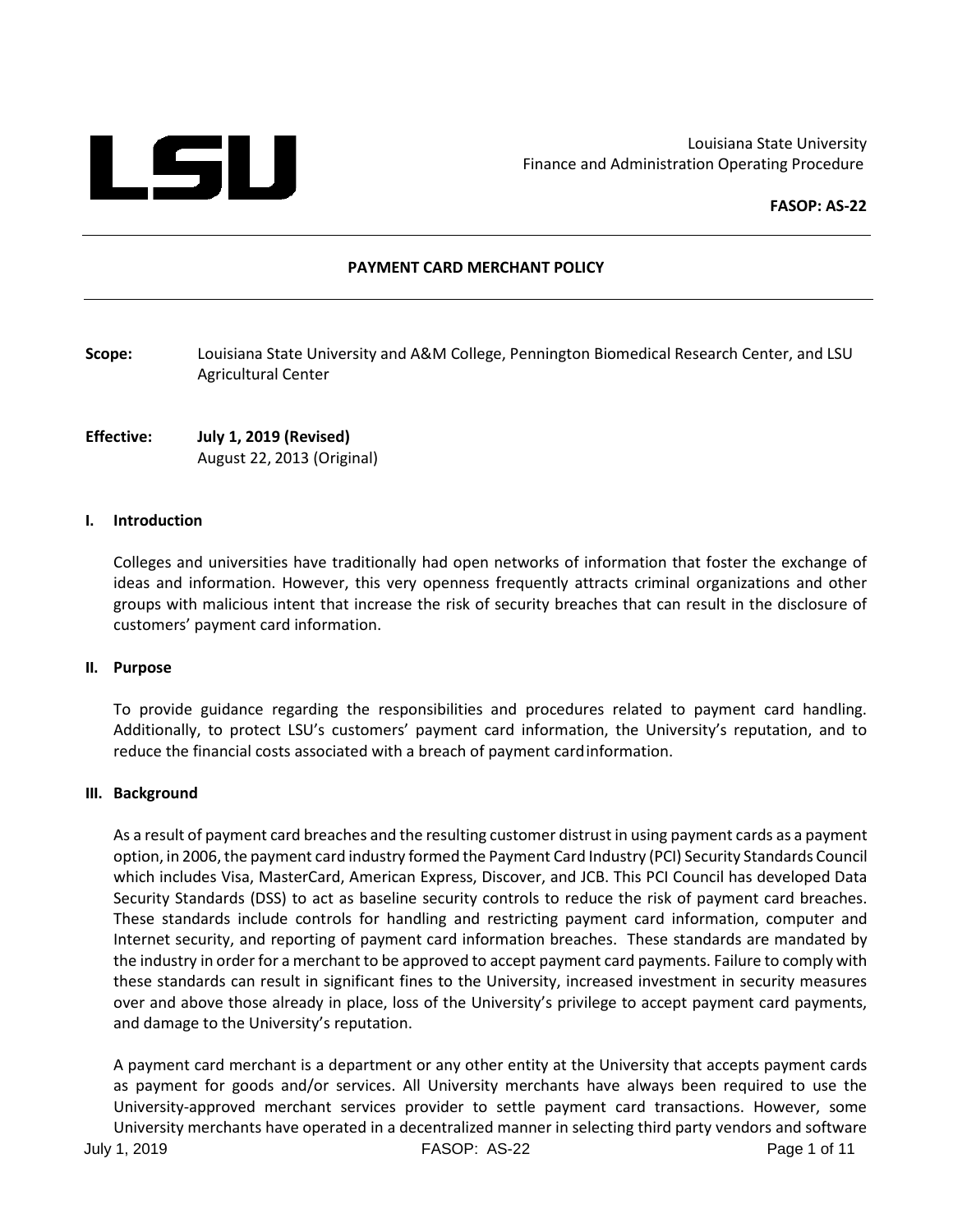products to process payment card payments. Some University merchants have designed and developed their own ecommerce websites, purchased third party software, or have internally developed software to process payment card payments. In addition, University merchants have selected third party vendors to electronically transmit and store payment card payments. In 2005, TrustWave, a certified PCI network scanning vendor, determined that 60% of breaches were due to third party error. To reduce the number of payment card breaches, the PCI Council developed a list of approved third party software and a list of approved processing vendors.

The primary focus of the PCI DSS is to describe security controls for people, processes, and technologies that interact with or could affect the security of cardholder data. Although merchants often times direct their focus on computer equipment, networks, and software that enable Internet-based sales, there are other computer services that can make these systems vulnerable to attack through the Internet and result in an exposure of cardholder information. Basic functions such as email can result in open Internet accessibility of a merchant's network. Therefore, in order to combat these threats and maintain compliance with PCI DSS, all University payment card merchants, including those transmitting via a terminal on a dedicated phone line must complete an annual self-assessment survey and, if applicable, an internal vulnerability scan and a remote external vulnerability scan by the University PCI approved vendor.

The payment card companies in the PCI Council have determined there are four levels of merchants in the industry, with ratings based on the transaction volume. Louisiana State University is a Level 3 which is based on the number of payment card transactions per year. The PCI Council has delegated to the Universityapproved merchant services provider the responsibility to ensure that organizations are complying with the assessment and scanning requirements to verify compliance with the Data Security Standards.

Periodic reviews of University merchants will be coordinated by Bursar Operations, the PCI Project Team, the LSU A&M Chief IT Security and Policy Officer, or by campus-level IT unit and/or IT security personnel at other campuses. Payment card handling procedures are subject to review by internal audit or external audit.

*Failure to meet the requirements outlined in this policy will result in suspension of the physical, and if appropriate, electronic payment capability for the affected merchant(s). In the event of a breach or a PCI violation, the payment card brands may assess penalties to the institution's bank which will likely then be passed on to the institution. Any fines and assessments imposed will be the responsibility of the impacted merchant. A one-time penalty of up to \$500,000 per card brand can be assessed as well as on-going monthly penalties.* 

Further, one breach may result in the card association elevating the University to a Level 1 (the highest level) merchant which requires each University merchant to pay for and submit to an outside audit of their payment card operation. Ultimately, a refusal to pay fines or submit to elevated compliance measures can result in all or part of the University losing the privilege of accepting payment card payments.

# **IV. Definitions and Payment Card Industry (PCI)Links**

- A. CVV Card Verification Value Code (CVV2, CID) a three (3) digit number on the back of a payment card. In the case of American Express, this is a four (4) digit code on the front of the payment card.
- B. eMarket a service which enables university merchants to collect revenue for events, sales, and services through an approved online marketplace.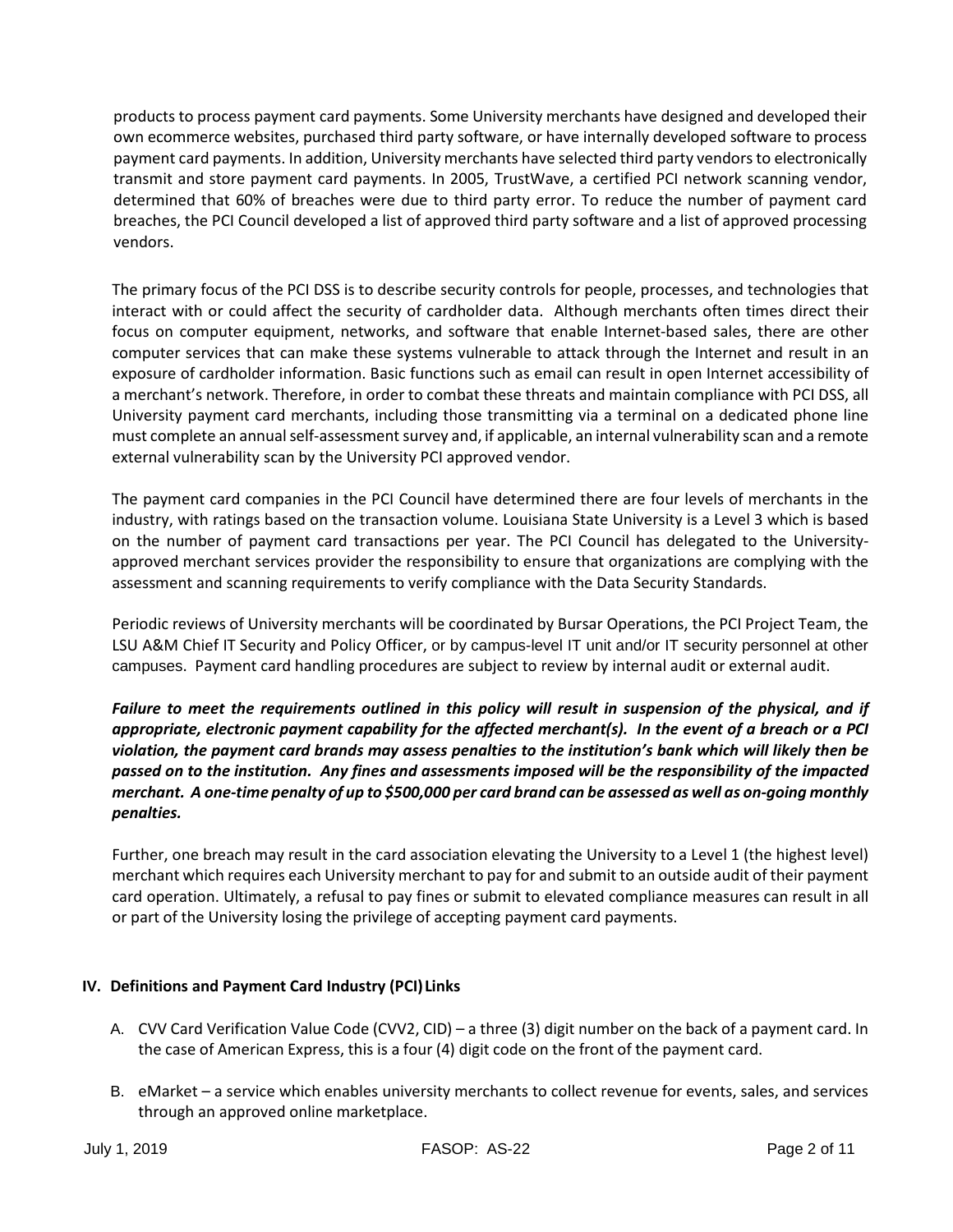- C. IP (Internet Protocol) Address a unique number used to represent every computer in a network. The format of an IP address is typically four sets of numbers separated by dots (e.g. 198.123.123.5), although some newer systems may use an IP address containing eight sets ofnumbers.
- D. Merchant a payment card merchant is a department or entity that accepts payment cards for payment. An LSU merchant is assigned a merchant account number by the merchant services provider. This number is also the merchant account number for Visa, MasterCard, and Discover transactions. A separate merchant account number is assigned for American Express.
- E. PAN (Primary Account Number) the payment cardnumber.
- F. Payment Gateway a type of service provider that transmits, processes, or stores payment card data as part of a payment transaction. They facilitate payment transactions such as authorizations and settlement between merchants or processors, also called endpoints. Merchants may send transactions directly to an endpoint or indirectly using a payment gateway.
- G. PCI (Payment Card Industry) Approved Software shopping cart and/or payment processing software that is installed on an LSU computer and determined by the payment card industry to follow the industry's best practices for securing payment card information. This includes customized, pre-installed, and "off-theshelf" software and wireless devices. The following link provides a complete list of PCI approved Payment Application vendors[: https://www.pcisecuritystandards.org/.](https://www.pcisecuritystandards.org/) See the tab marked "Quick Link".
- H. PCI Council the payment card industry, Visa, MasterCard, American Express, Discover, and JCB, has formed a Council to establish Data Security Standards (DSS) and Payment Application Data Security (PADSS) standards for the industry. <https://www.pcisecuritystandards.org/>
- I. PCI DSS (Data Security Standards) security standards for payment card data that is established by the PCI Council. Merchants at Louisiana State University must refer to the current and applicable provisions of the DSS. <https://www.pcisecuritystandards.org/>
- J. PCI PA-DSS (Payment Application Data Security Standard) data security standards for software used to process payment card payments. These are the standards card transaction processing services (third party firms) must meet to do business.
- K. PCI Self-Assessment Questionnaire survey to be completed annually by LSU merchants. The DSS should be referred to for clarification of the questionnaire. <https://www.pcisecuritystandards.org/>
- L. PCI Project Team a group of representatives from various departments and campuses responsible for assisting the University in achieving and maintaining compliance with the PCI DSS and reducing the scope of items within the University that will need to be compliant with the PCI DSS by implementing changes set by the strategic direction of the University as it relates to the reduction or mitigation of risk.
- M. PED (Pin Entry Device) terminal that allows entry of a customer's PIN (Personal Identification Number).
- N. PIN (Personal Identification Number) personal number used in debit cardtransactions.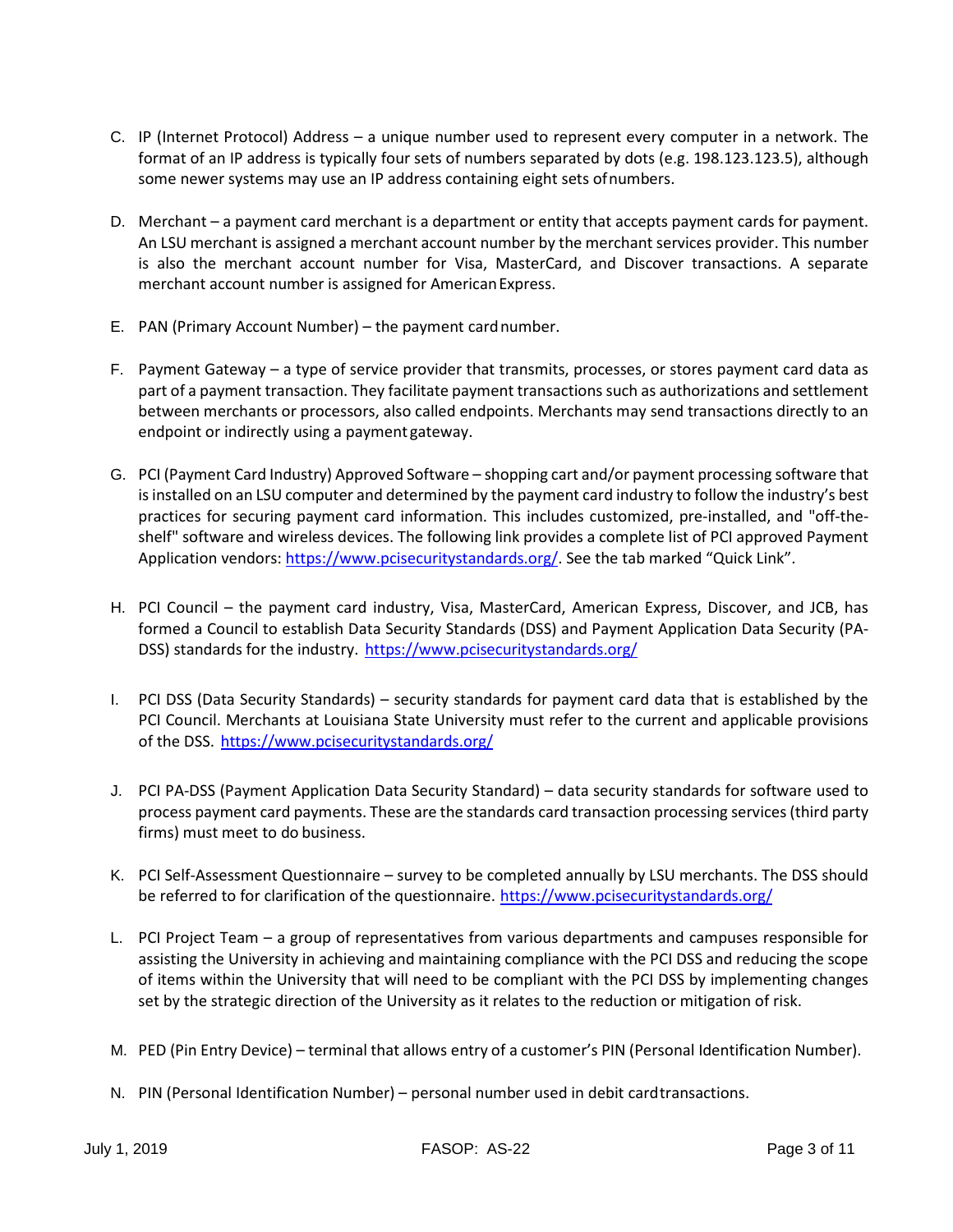- O. P2PE Solution A point-to-point encryption (P2PE) solution is provided by a third party solution provider, and is a combination of secure devices, applications and processes that encrypt data from the point of interaction (for example, at the point of swipe or dip) until the data reaches the solution provider's secure decryption environment. A PCI P2PE solution must include all of the following:
	- 1. Secure encryption of payment card data at the point-of-interaction (POI)
	- 2. P2PE-validated application(s) at the point-of-interaction
	- 3. Secure management of encryption and decryption devices
	- 4. Management of the decryption environment and all decrypted account data
	- 5. Use of secure encryption methodologies and cryptographic key operations, including key generation, distribution, loading/injection, administration and usage.
- P. Qualified Security Assessor (QSA) a designation conferred by the PCI Security Standards Council to those individuals that meet specific information security education requirements, have taken the appropriate training from the PCI Security Standards Council, are employees of a Qualified Security Assessor (QSA) company approved PCI security and auditing firm, and will be performing PCI compliance assessments as they relate to the protection of payment card data.
- Q. Self-Assessment Questionnaire (SAQ) a validation tool intended to assist merchants and service providers who are permitted by the payment brands to **self**-evaluate their compliance with the Payment Card Industry Data Security Standard (PCI DSS).
- R. Service Provider a vendor that provides access to the Internet and applications that facilitates the transfer and/or storage of payment card information. The following link provides a complete list of PCI compliant service providers: [http://www.visa.com/splisting/index.html.](http://www.visa.com/splisting/index.html) Note: this list is maintained on Visa's website.

## **V. Policy Information**

A. Policy

Departments are not permitted to transmit, process, or store payment card information on University computer systems or unapproved Internet services. When cardholders visit University online sites, they must be redirected to a PCI approved third party payment processor site to transmit, process, or store the payment card information.

B. To Whom This Policy Applies

This policy applies to all faculty, staff, students, organizations, third-party vendors, individuals, systems, and networks involved with payment card handling. This includes transmission, storage, and/or processing of payment card data, in any form (electronic or paper), on behalf of Louisiana State University.

The policy applies to merchants accepting payment card payments using a payment card terminal connected to a data phone line, as well as merchants processing or sending transactions over the Internet. Internet transactions include links on LSU websites redirecting customers to another website; use of software including Point of Sale software on a computer to transmit or process payment card information; use of a third party vendor to transmit or process payment card information; and use of a wireless device. Each department that accepts payment cards for payment must be approved by Bursar Operations.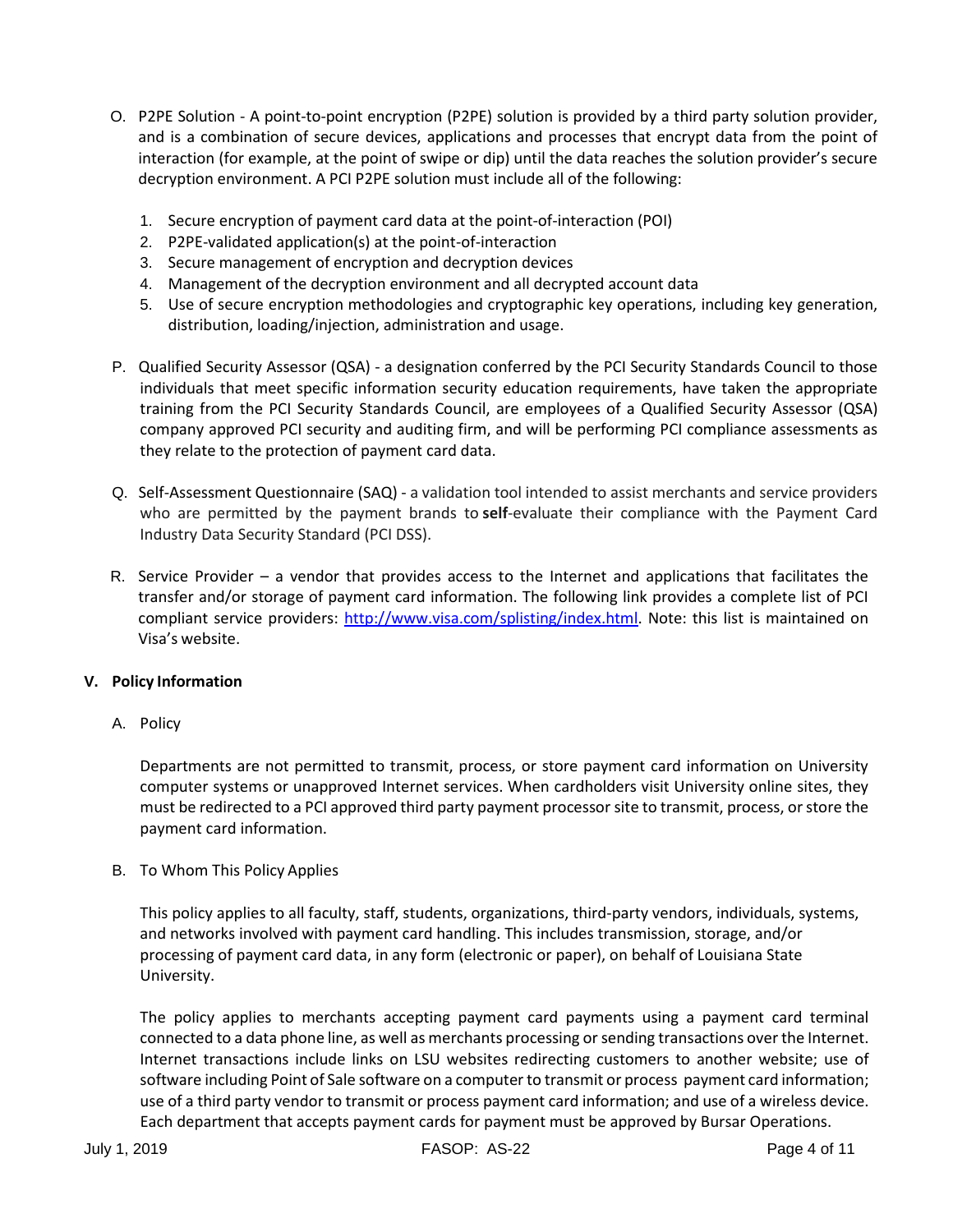# C. Who Should Know This Policy

Officials or administrators with the responsibility of managing University payment card transactions, employees entrusted with handling or processing payment card information, department or unit heads, and employees who may come into contact with payment card information indirectly through their job duties should know this policy. This includes business managers, deans, directors, department chair, accountants, fiscal officers, systems managers, and network managers.

## **VI.** General Responsibilities and Requirements

- A. Responsibilities of Bursar Operations and the LSU A&M Chief IT Security and Policy Officer or campus-level IT unit and/or security personnel
	- 1. Administer the process of obtaining new merchantaccounts.
	- 2. Communicate the policy and PCI DSS tomerchants, business offices, and campus-level IT.
	- 3. Advise merchants wanting to accept payment card payments via wireless, the Internet, or transmit payment card information via the Internet for batch processing on approved eMarket and/or P2PE solutions.
	- 4. Coordinate periodic reviews of existing merchants to include verification of procedures, vulnerability scans, and other activities required at the institutional level.
- B. Responsibilities of Payment CardMerchants

All University merchants must comply with the requirements listed in Section D below. These responsibilities include PCI requirements and University requirements. In addition, University merchants must refer to the specific requirements listed in "Payment Card Merchant Policy for Terminal and Internetrelated processing" located in Section E of this document.

C. Responsibilities of PCI Project Team

The PCI Project Team is responsible for developing strategies for remediation of non-compliant items, addressing issues and findings, and monitoring merchant areas to ensure any and all corrective actions are applied.

- D. General Responsibilities for all Fiscal Officers and SystemsManagers
	- 1. Comply with applicable sections of the current version of PCI DSS.
	- 2. Obtain approval for new University merchants or new purchases of computer software or hardware containing payment transaction features – requests for new merchants require approval by Bursar Operations. Approval from Procurement Services and Bursar Operations is required before entering into any contract, purchase, acquisition, or replacement of equipment, software, or wireless device, in relation to payment processing.
	- 3. Maintain a departmental PCI policy supervisors must establish and document policies and procedures for physically and electronically safeguarding cardholder information and satisfy the requirements of the current version of PCI DSS. Please complete the form AS539 "Responsibilities of Payment Card Handlers and Processors" according to your department's payment card processing arrangement.
	- 4. Ensure cardholder data is not stored in physical or electronic form. Handling of physical payment cards should be restricted to those individuals working in the capacity of their job responsibilities. All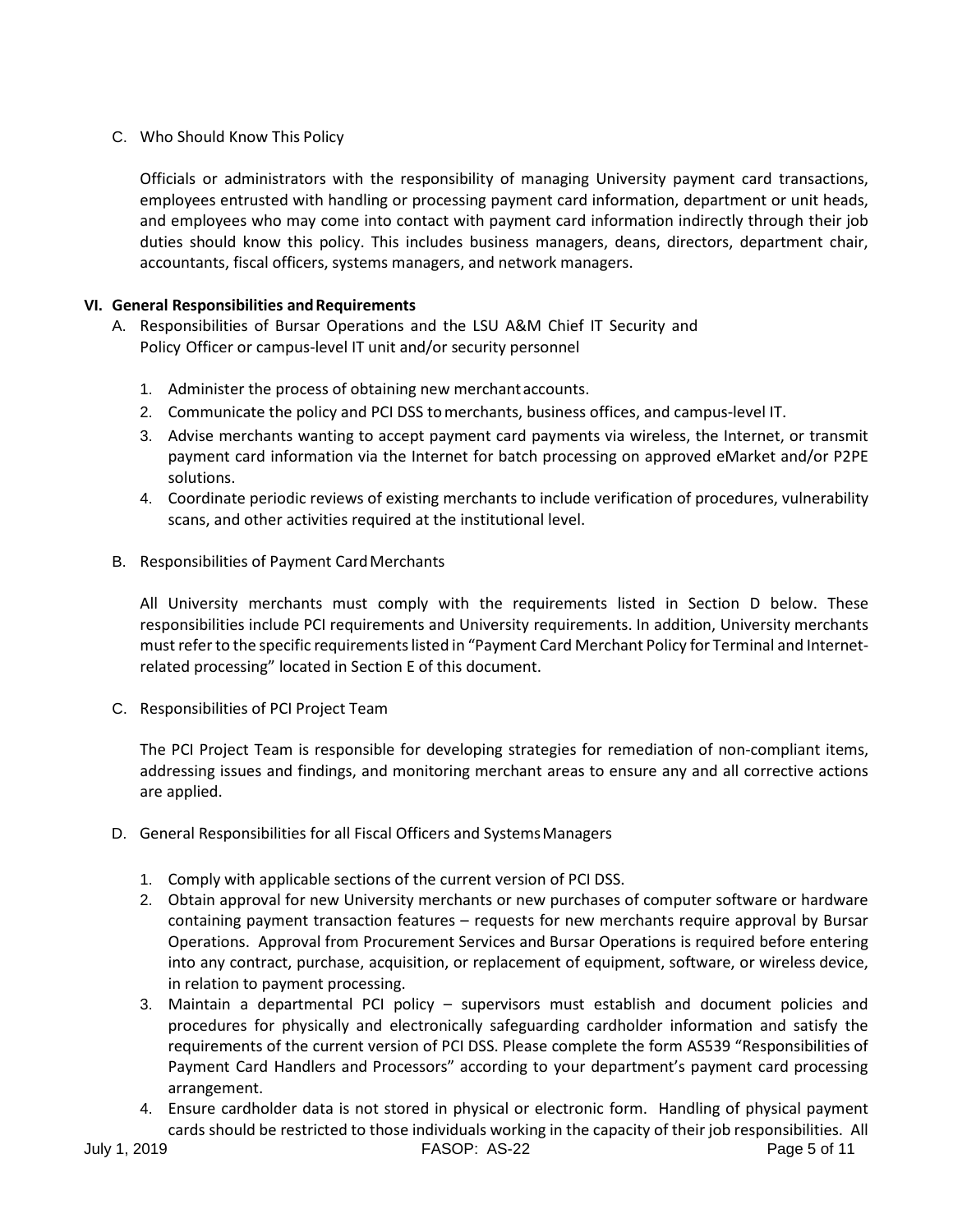employees involved in payment card handling must be trained on an annual basis.

- 5. Communicate policy to staff and obtain signatures supervisors including Deans/Directors, fiscal officers, and systems managers must communicate this policy to their staff and submit appropriate forms (AS539) for all personnel involved in payment card transactions.
- 6. Assign a unique ID to each person with computer access A unique ID must be assigned to each person with computer access to payment card information. User names and passwords shall not be shared.
- 7. Transmitting payment card information by email or fax is prohibited Full or partial payment card numbers and three or four digit validation codes (usually on the back of payment cards) may not be faxed or e- mailed.
- 8. Storing electronically the CVV, CVV2 validation code, or PIN number is prohibited Do not store the three or four digit CVV or CVV2 validation code from the payment card or the PIN, personal identification number.
- 9. Segregation of duties Establish appropriate segregation of duties between personnel handling payment card processing, the processing of refunds, and the reconciliation function.
- 10. Complete an annual SAQ.
- 11. Background checks In accordance with University policies, ensure background checks are performed on potential employees who have access to systems, networks, or cardholder data. If employees have access to one card number at a time to facilitate a transaction, such as store cashiers in a supervised setting, background checks are not required by PCI DSS. However, LSU's policy regarding background checks on employees must be followed.
- 12. If necessary for receipts, reporting, or reconciliation, show only the last four digits (suffix) of the payment card number.
- 13. Imprint machines are not permitted Do not use imprint machines to process payment card payments as they display the full payment card number on the customer copy.
- 14. Collect and maintain annual Attestation of Compliance (AOC) documents from third party vendors providing payment services, where applicable.
- 15. Report security incidents to Bursar Operations, the Chief IT Security and Policy Officer, and campuslevel IT and/or IT security units – If you know or suspect that payment card information has been exposed, stolen, or misused, this incident must be reported **immediately** to the following departments:
	- a. Supervisor in writing
	- b. Bursar Operations via email to [bursar@lsu.edu a](mailto:bursar@lsu.edu)nd via phone to (225) 578-3357
	- c. Chief IT Security and Policy Officer via email to [security@lsu.edu](mailto:security@lsu.edu) and via phone to (225) 578-3700 for LSU A&M or
	- d. Campus-level IT units for other campuses

This report must not disclose via fax or email payment card numbers, three or four digit validation codes, or PINs. The report must include a department name and contact number.

E. Specific Responsibilities for all Fiscal Officers and SystemsManagers

The table below lists responsibilities for University merchants accepting payment card payments using the following methods:

- 1. Payment Card Terminal Merchants connected to a dataline
- 2. Internet-related Merchants see the four cases describedbelow: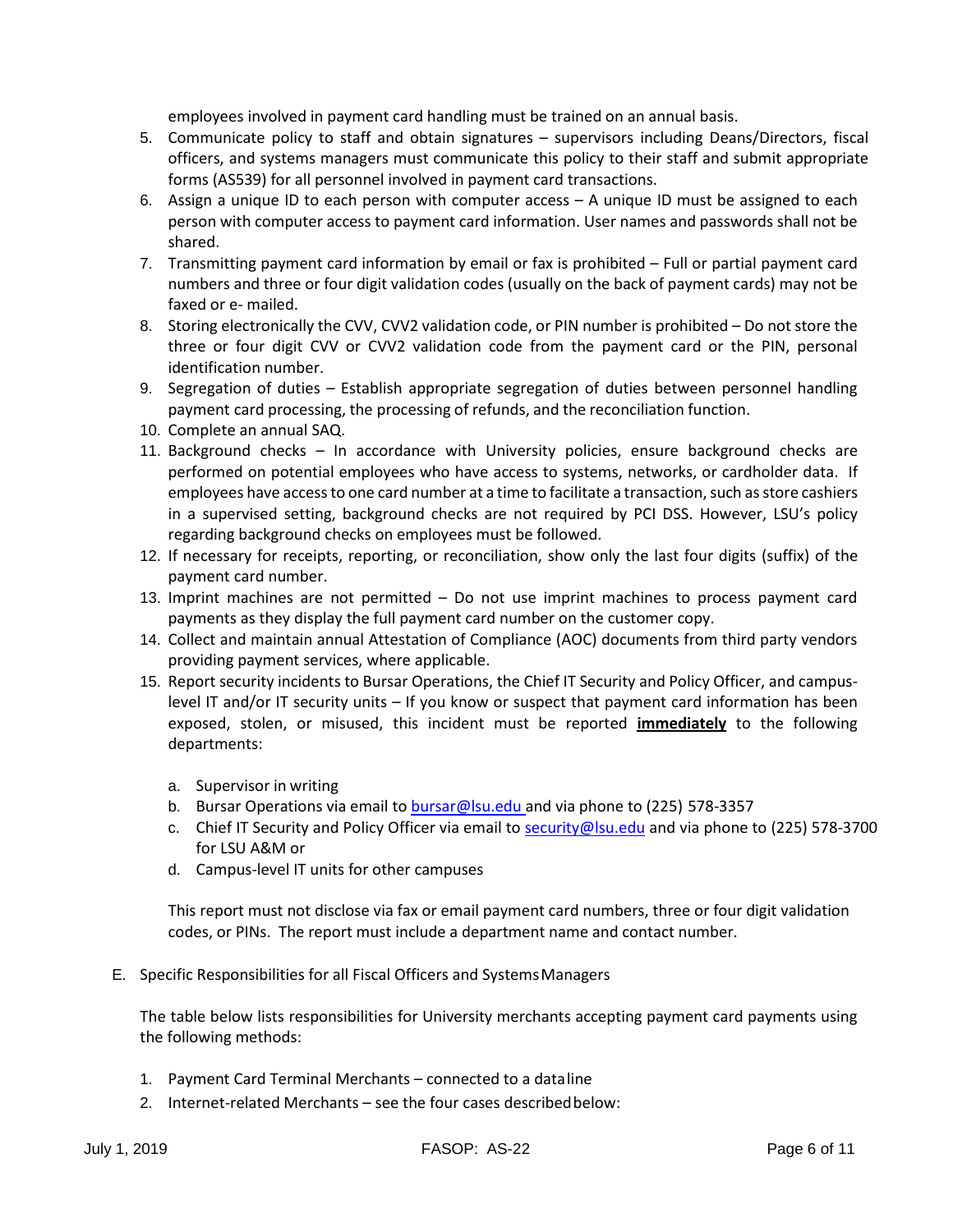- Case A Redirecting customers using a link from an LSU web page to a PCI approved payment processing service provider or to another company'ssite.
- Case B Point of Sale (POS) software that is PCI approved and approved by Bursar Operations and Procurement Services. Approval from the LSU A&M Chief IT Security and Policy Officer or by campus-level IT unit and/or IT security personnel at other campuses will be coordinated by Bursar Operations.
- Case C Software that is PCI approved and approved by Bursar Operations and Procurement Services. Approval from the LSU A&M Chief IT Security and PolicyOfficer or by campuslevel IT unit and/or IT security personnel at other campuses will be coordinated by Bursar Operations.
- Case D Wireless device and software that is PCI approved and approved by Bursar Operations and Procurement Services. Approval from the LSU A&M Chief IT Security and Policy Officer or by campus-level IT unit and/or IT security personnel at other campuses will be coordinated by Bursar Operations.

Payment Card Merchant Policy for Terminal and Internet-related Merchants

This includes Internet, Internet-related, software, Point of Sale, and wireless systems. In general, departments are not permitted to transmit, process, or store payment card data on University computer systems or the Internet. When cardholders visit university online sites, they must be redirected to a PCI approved third party payment processing site to transmit, process, or store the payment card data.

See Case A below. Alternatively, an LSU department may submit a request to transmit or process the payment card data provided all third party vendors are PCI approved and additional internal requirements are met. The request must be submitted to the Office of Accounting Services, Bursar Operations and will be reviewed by a member of the PCI Project Team (See Case B, C, or Dbelow):

## **Payment Card Terminal Merchants**

| Merchants using payment card terminals connected to a data phone line. The university will begin<br>migrating to P2PE solutions in FY 2020. |                                                                                                                                                                                                                                                                                                                       |  |
|---------------------------------------------------------------------------------------------------------------------------------------------|-----------------------------------------------------------------------------------------------------------------------------------------------------------------------------------------------------------------------------------------------------------------------------------------------------------------------|--|
| <b>Fiscal Requirements</b>                                                                                                                  | Use terminals that do not print on the customer copy the full payment card<br>$\bullet$<br>number.<br>Background checks should be performed in accordance with university and<br>$\bullet$<br>PCI-DSS guidelines.<br>Migrate to P2PE solution in accordance with the university's migration<br>$\bullet$<br>timeline. |  |

## **Internet-related Merchants**

| Case A - Merchants Redirecting                                                                            |                                                                       |  |
|-----------------------------------------------------------------------------------------------------------|-----------------------------------------------------------------------|--|
| Redirecting customers to PCI approved service providers or to another company's website using a link from |                                                                       |  |
| an LSU computer. Merchants do NOT transmit, process, or store payment card data on any computer           |                                                                       |  |
| located on a University IP address.                                                                       |                                                                       |  |
| Examples                                                                                                  | LSU hosted web page collects all information except payment card      |  |
|                                                                                                           | information (i.e. LSU web page is linked to RegOnline product).       |  |
|                                                                                                           | LSU hosted web page is linked to another PCI approved company's site. |  |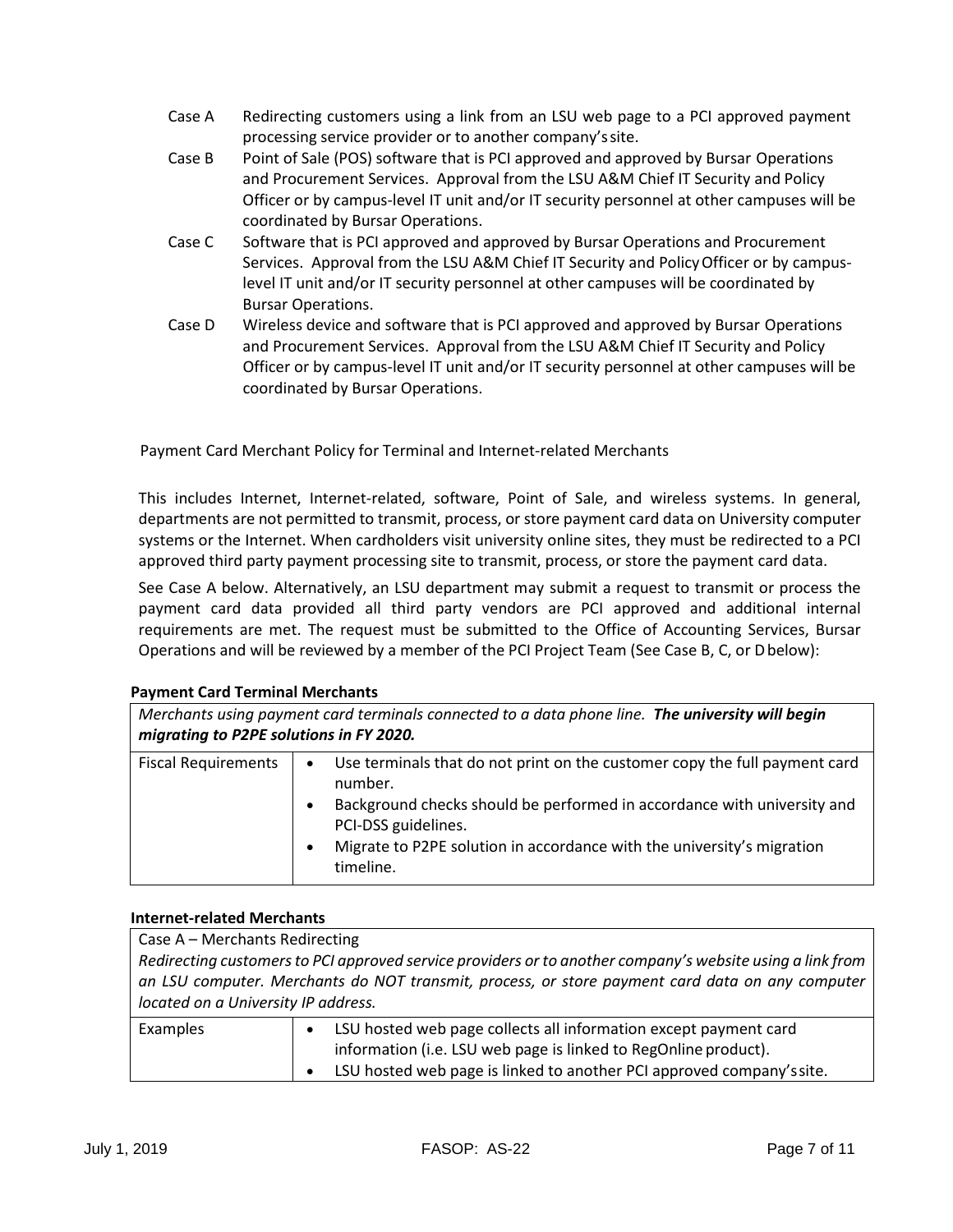| Questions                  | Is the service provider PCI approved?<br>٠<br>Is the service provider linked to another service provider? If yes, is that<br>٠<br>provider PCI approved?<br>Does the merchant have access to payment card number? If yes, this is not<br>permitted.                                                                                                                                                                                                                   |
|----------------------------|-----------------------------------------------------------------------------------------------------------------------------------------------------------------------------------------------------------------------------------------------------------------------------------------------------------------------------------------------------------------------------------------------------------------------------------------------------------------------|
| <b>Fiscal Requirements</b> | All service providers are PCI approved.<br>$\bullet$<br>Third party contract language applies to all vendors. No access to payment<br>٠<br>card numbers.                                                                                                                                                                                                                                                                                                              |
| System<br>Requirements     | Successful external vulnerability scan by Approved Scanning Vendor.<br>٠<br>Successful internal vulnerability scan performed by campus IT. Department<br>٠<br>must coordinate with campus IT team to schedule such scans.<br>Implement technical controls to provide a secure computing environment,<br>$\bullet$<br>including all applicable controls required by PCI DSS.<br>There should be no access to payment card numbers at the redirected site.<br>$\bullet$ |

Case B – Point of Sale (POS) Merchants *Using terminal connected to a computer to transmit or process payment card information and using PCI approved service providers. POS software must be PCI approved and approved by the university PCI Project Team. Merchants must submit a request to Bursar Operations.*

| Examples                   | Using POS software to transmit or process payment cardinformation.<br>$\bullet$<br>Using a terminal connected to a computer to swipe payment card<br>transactions that are "batched" daily and sent via the Internet.                                                                                                                                                                    |
|----------------------------|------------------------------------------------------------------------------------------------------------------------------------------------------------------------------------------------------------------------------------------------------------------------------------------------------------------------------------------------------------------------------------------|
| Questions                  | Is the POS software on the PCI list?<br>$\bullet$<br>Is the service provider on the PCI approved list?<br>$\bullet$<br>Is the service provider linked to another service provider? If yes, is that<br>provider PCI approved?<br>Does the merchant have access to payment card numbers? If yes, this is not<br>permitted.                                                                 |
| <b>Fiscal Requirements</b> | Software is on the PCI list.<br>All service providers are PCI approved.<br>$\bullet$<br>Third party contract language applies to all vendors.<br>No access to payment card numbers.<br>Background checks should be performed in accordance with university and<br>PCI-DSS guidelines.<br>Annual Attestation of Compliance (AOC) required by service providers.                           |
| System<br>Requirements     | Successful external vulnerability scan by Approved Scanning Vendor.<br>$\bullet$<br>Successful quarterly vulnerability internal scan performed by campus IT.<br>Department must coordinate with campus IT team to schedule such scans.<br>Implement technical controls to provide a secure computing environment,<br>$\bullet$<br>including all applicable controls required by PCI DSS. |

# Case C – Merchants Using Software *Using software that is PCI approved to transmit or process payment card information and using PCI approved service providers. Merchant must submit a request to Bursar Operations.*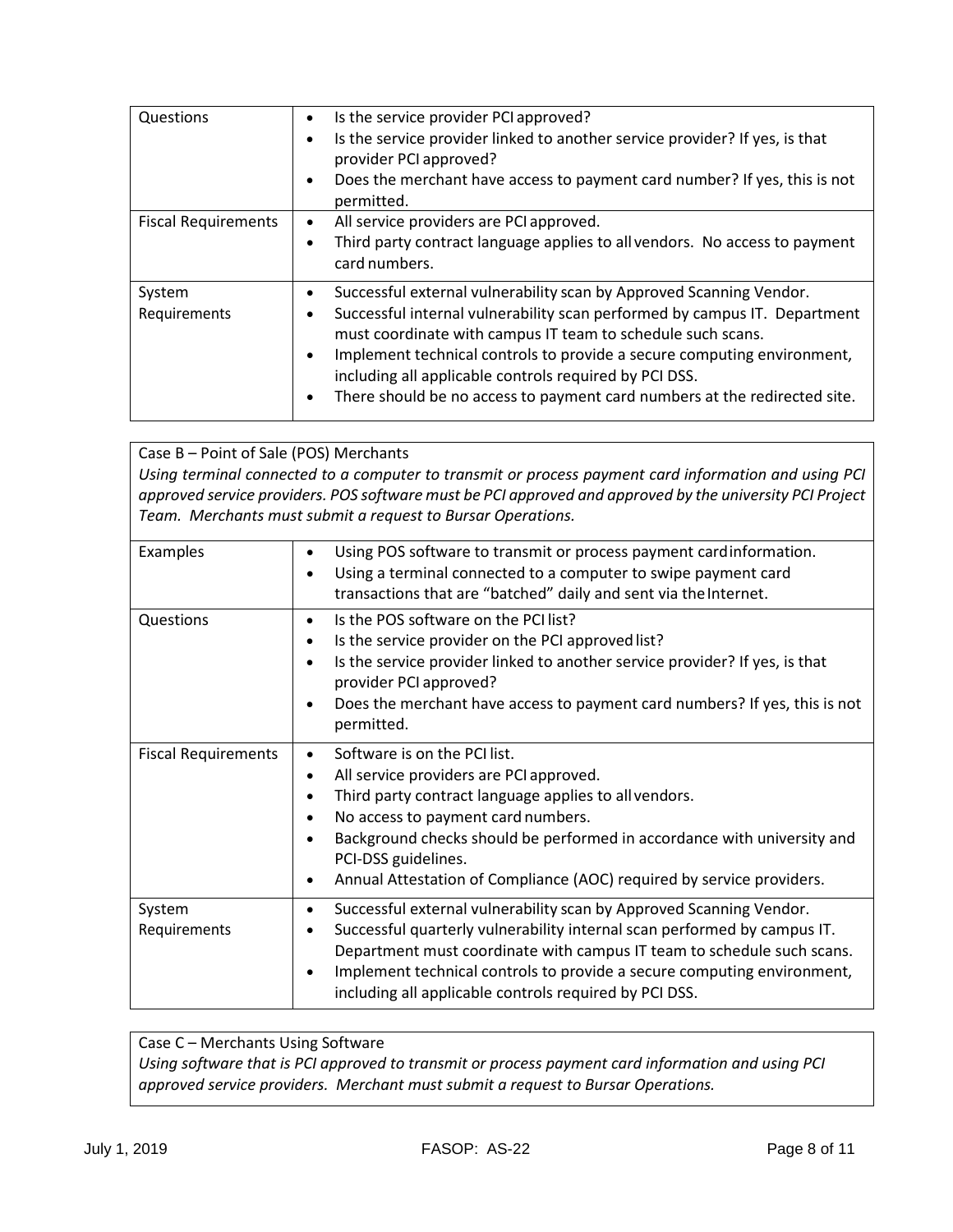| Examples                   | Purchased software installed on university computer that transmits to a PCI<br>approved service provider.                                                                                                                                                                                                                                                           |
|----------------------------|---------------------------------------------------------------------------------------------------------------------------------------------------------------------------------------------------------------------------------------------------------------------------------------------------------------------------------------------------------------------|
| Questions                  | Is software on the PCI list?<br>Is the service provider on the PCI approved list?<br>$\bullet$<br>Is the service provider linked to another service provider? If yes, is that<br>$\bullet$<br>provider PCI approved?<br>Does the merchant have access to payment card numbers? If yes, this is not<br>permitted.                                                    |
| <b>Fiscal Requirements</b> | All service providers are PCI approved.<br>٠<br>Third party contract vetted through Procurement Services.<br>٠<br>Background checks should be performed in accordance with university and<br>PCI-DSS guidelines.<br>Annual AOC required for service providers.                                                                                                      |
| System<br>Requirements     | Successful external vulnerability scan by Approved Scanning Vendor.<br>٠<br>Successful internal vulnerability scan performed by campus IT. Department<br>٠<br>must coordinate with campus IT team to schedule such scans.<br>Implement technical controls to provide a secure computing environment,<br>٠<br>including all applicable controls required by PCI DSS. |

| Case D - Wireless Merchants                                                                            |                                                                                                                                                  |  |
|--------------------------------------------------------------------------------------------------------|--------------------------------------------------------------------------------------------------------------------------------------------------|--|
| Using wireless terminals via direct transmission of payment card information to a PCI approved service |                                                                                                                                                  |  |
| provider. Merchant must submit a request to Bursar Operations.                                         |                                                                                                                                                  |  |
| Examples                                                                                               | Wireless transmission of payment card data using a PCI approved wireless<br>$\bullet$<br>device.                                                 |  |
| Questions                                                                                              | Is wireless device and cellular service on the PCI and LSU approved list?<br>٠<br>Is the service provider on the PCI approved list?<br>$\bullet$ |  |
|                                                                                                        | Is the service provider linked to another service provider? If yes, is that<br>$\bullet$<br>provider PCI compliant?                              |  |
| <b>Fiscal Requirements</b>                                                                             | Wireless device and software is on the PCI list.                                                                                                 |  |
|                                                                                                        | All service providers are PCI approved.<br>٠                                                                                                     |  |
|                                                                                                        | Third party contract language applies to all vendors.<br>$\bullet$                                                                               |  |
|                                                                                                        | Background checks should be performed in accordance with university and<br>$\bullet$                                                             |  |
|                                                                                                        | PCI-DSS guidelines.                                                                                                                              |  |
|                                                                                                        | Annual AOC required for service providers.<br>٠                                                                                                  |  |
| System                                                                                                 | Implement technical controls to provide a secure computing environment,<br>$\bullet$                                                             |  |
| Requirements                                                                                           | including all applicable controls required by PCI DSS.                                                                                           |  |

# **VII. Miscellaneous Topics**

These guidelines should be followed when needing assistance on the following miscellaneous topics:

A. Establishing New University Payment CardMerchant

Departments requesting to accept payment cards must contact Bursar Operations to determine the best solution to meet their business needs while also minimizing the university's PCI scope and exposure, to the greatest extent possible.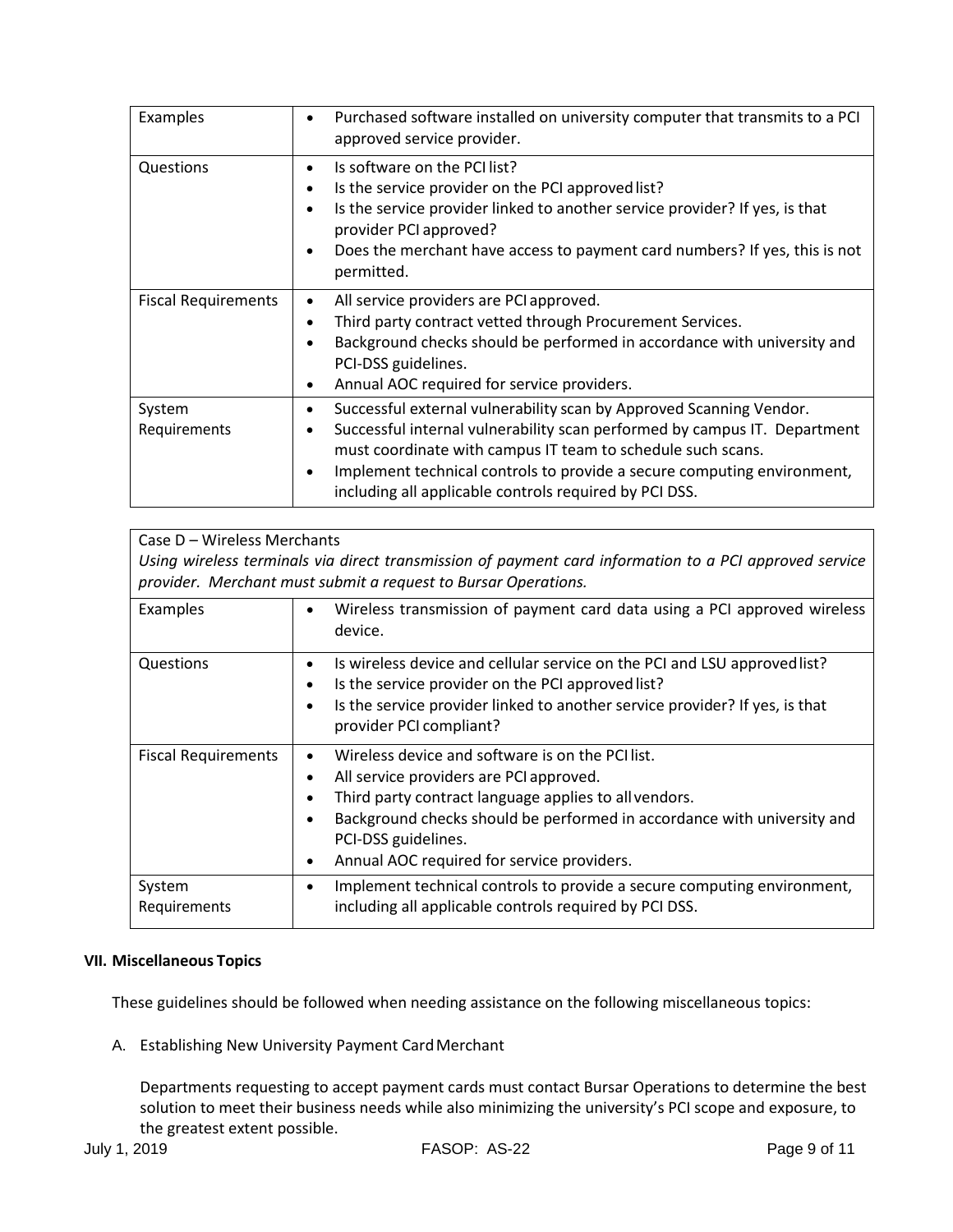eMarkets, where LSU is not the merchant of record, or P2PE solutions are the preferred methods by which the university accepts payment cards.

If it is determined that LSU will be the merchant of record, in order to accept payment cards, a department must complete an AS537 "Payment Card Merchant Agreement and Request" form and return it to Bursar Operations. Upon approval, Bursar Operations will establish a new University merchant account. If at any time there is a question or concern about accepting payment cards, please contact Bursar Operations for assistance a[t bursar@lsu.edu o](mailto:bursar@lsu.edu)r (225) 578-3357.

It will take approximately four weeks for University merchant numbers to be set up and to obtain the equipment as needed. A "Welcome Kit" will be sent to you by the University-approved merchant services provider. The contact number for the current merchant services provider for the University can be obtained by contacting Bursar Operations a[t bursar@lsu.edu o](mailto:bursar@lsu.edu)r (225) 578-3357.

B. Changes to an Existing Account

Changes to an existing merchant account must be approved by Bursar Operations, Procurement Services, and LSU A&M Chief IT Security and Policy Officer or campus-level IT unit and/or IT security personnel. Examples of changes are: purchasing, selling, surplus, or discarding a terminal; purchasing software; selecting a new service provider. Signing a contract with any third party vendor related to payment card payment processing must be approved by Procurement Services.

C. Training

Annual training is required for all individuals involved in the acceptance of payment cards.

## D. Accounting for Transactions

Depending on the method by which payment cards are accepted (i.e. eMarket, POS, etc.), the process for recording transactions can differ. Bursar Operations will provide guidance and direction to merchants on the appropriate method for recording accounting transactions. Merchants should consult with Bursar Operations prior to recording deposits to ensure the proper method is used. The primary tool for recording account transactions for merchants is the Customer Accounts Receivable & Deposits (CARD).

After daily closeout and batching, the University merchant will prepare an entry in the CARD using Method of Payment (MOP) codes provided by Bursar Operations. Appropriate backup should be attached to the CARD entry from the Point of Sale system/terminal and merchant services provider. The CARD entry should be delivered to the University Cashier in Bursar Operations for processing. It is the University merchant's responsibility to reconcile their CARD entries to the University-approved merchant services provider at least monthly.

## E. Fees

Each payment card transaction is subject to assessment fees, discount fees, and per item fees charged by Visa, MasterCard, American Express, and Discover. Additional fees for transaction processing may be assessed by the University-approved providers. Entries are prepared by Accounting Services to charge these fees to the merchant's expenditure account. A copy of the entry along with a copy of the merchant